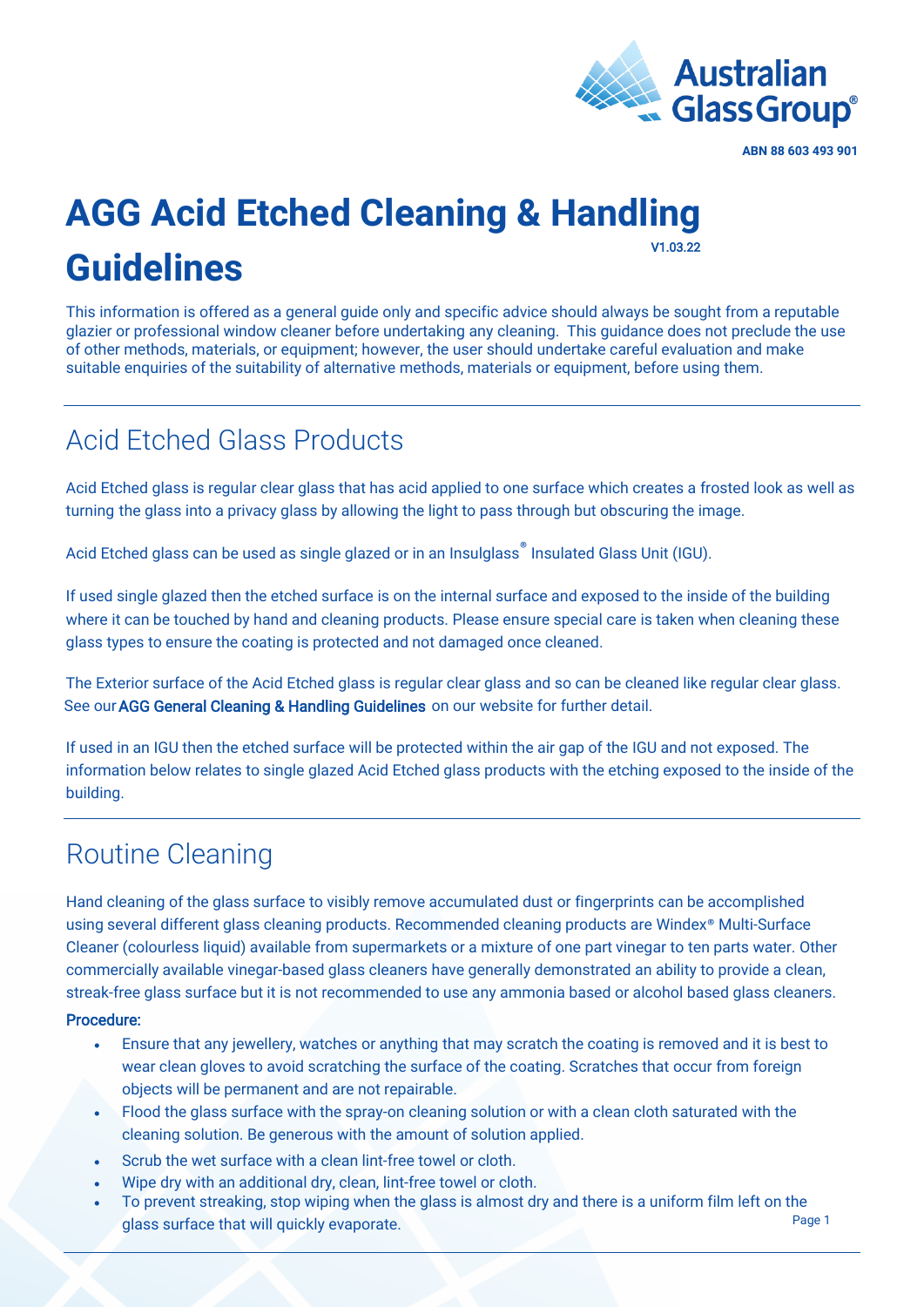

### Spot Cleaning

For any spot cleaning of stubborn dirt or foreign materials stuck on the coating. Recommended cleaning product is Hydrochloric Acid available from hardware stores and to be used in accordance with the manufactures recommendations and warnings.

#### Procedure:

- Ensure that any jewellery, watches or anything that may scratch the coating is removed and it is best to wear clean gloves to avoid scratching the surface of the coating. Scratches that occur from foreign objects will be permanent and are not repairable.
- Pre-clean the coated surface with clean water and a lint-free towel or cloth.
- Carefully follow the manufacturers use and safety instructions.
- Ensure surrounding materials are protected from Hydrochloric Acid spills, if the acid spills on frames, sill, floors and other materials or unprotected skin please follow manufacturer's safety instructions immediately.
- Apply a small portion of the Hydrochloric Acid to a clean, wet cloth or towel, or cotton bud for any small areas.
- Rub only onto the area that requires the specialised cleaning.
- After cleaned off, neutralise the area with clean water.
- Wipe clean with an additional dry, clean, lint-free towel or cloth.
- Follow by a Routine Cleaning procedure.

#### What Not to Do

- Do not clean the glass when the glass is hot or in direct sunlight.
- Do not allow cleaning solutions to contact the edges of Laminated glass, Insulating Glass Units or Mirrors.
- Do not use cleaners which contain Hydrofluoric or Phosphoric acid as they are corrosive to the glass surface.
- Abrasive cleaners, powder-based cleaners, scouring pads or other harsh materials should not be used to clean windows, glass doors or other glass products.
- Do not store or place other material in contact with the glass as this can damage the glass or create a heat trap leading to thermal breakage risk.
- Avoid causing extreme temperature changes to the glass as this may lead to thermal fracture of the glass, ie. do not splash hot water on cold glass or freezing water on hot glass.
- Some tapes or adhesives can stain or damage glass surfaces. Avoid using such materials unless they are known to be easily removed and suitable for glass.
- Do not use a squeegee on the coated surface.
- Do not use razor blades, steel wool, scouring bristles or any other metallic or abrasive objects on the coated surface as this can remove part of the coating that will also result in discoloured stains.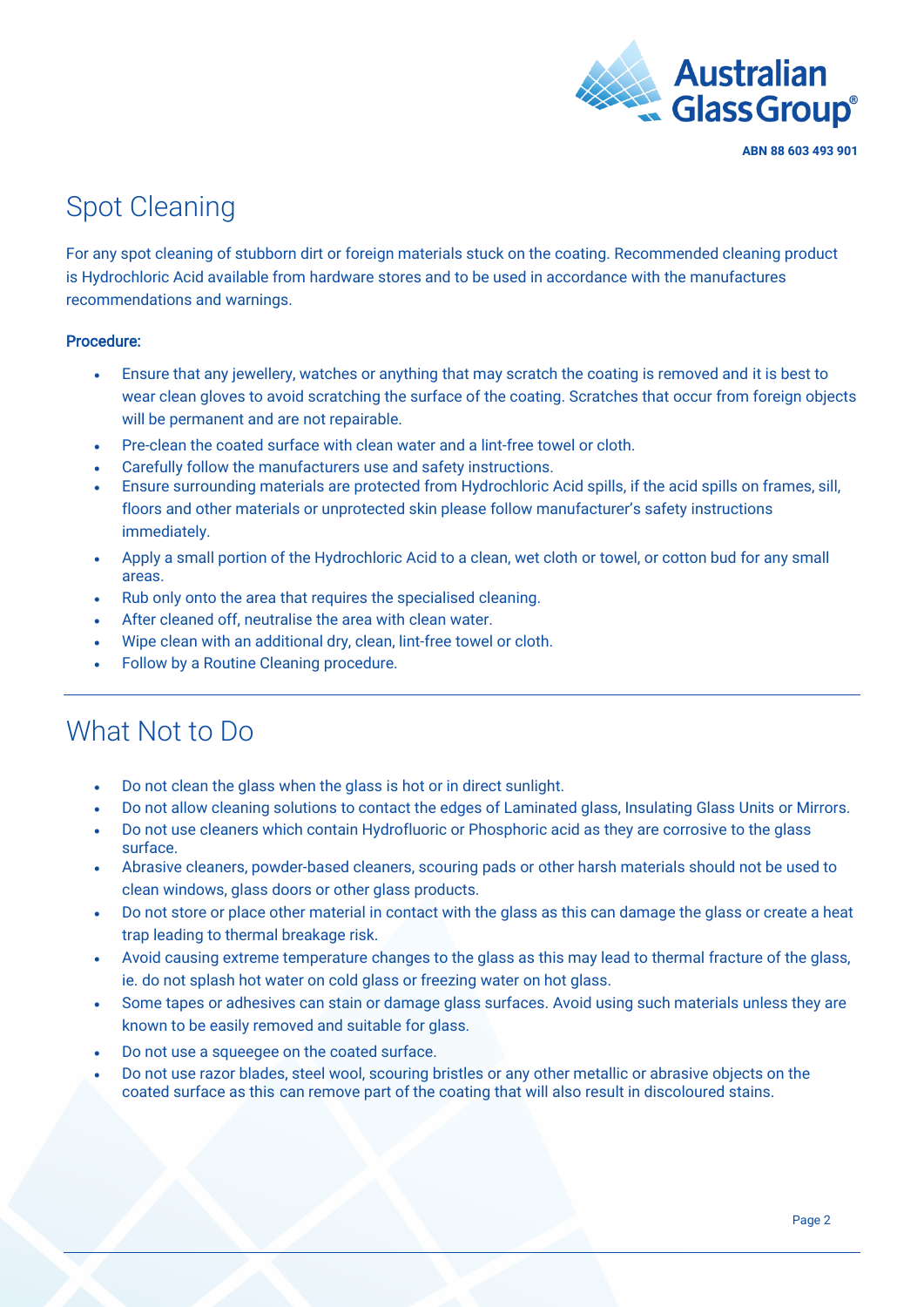

### Storage and Handling

- Glass should be stored in a dry and clean environment with good circulation of cool dry air to avoid staining and marking. Storage areas should be out of direct sunlight as some glass can be susceptible to thermal breakage.
- Where glass has been received in a wet condition, it should be separated, dried and restacked with separators to allow airflow around the panels.
- Glass should always be stored vertically and at a slight angle. The edges should be supported on wood or a soft material and contact with hard materials must be avoided.
- When glass is stored and transported there should always be some kind of a protector between the glass surfaces to prevent transit damage. This should be appropriate to the product and size, and may be paper, rubber pads or plastic wrap on the glass. Bear in mind, glass is fragile and will be broken if handled or stored incorrectly. Particular care should be taken to ensure the glass is properly fastened and secured to prevent damage.
- Glass should always be handled by people trained in approved practice, always taking into account good health and safety procedures.
- Glass must be protected from site contamination caused by building materials and other site practices during construction as this will assist in the cleaning of the glass at the conclusion of the construction.

### Installation

When selecting an appropriate sealant, it is important to consider the properties of various sealants in order to avoid any long-term problems. It is important not to use any acetic sealants on laminated glass as they may attack the interlayer. It is recommended using a neutral cure sealant on laminated glass. The same applies with Insulated Glass Units (IGU), please ensure that when glazing IGU's that you are using a compatible sealant to the secondary seal of the IGU.